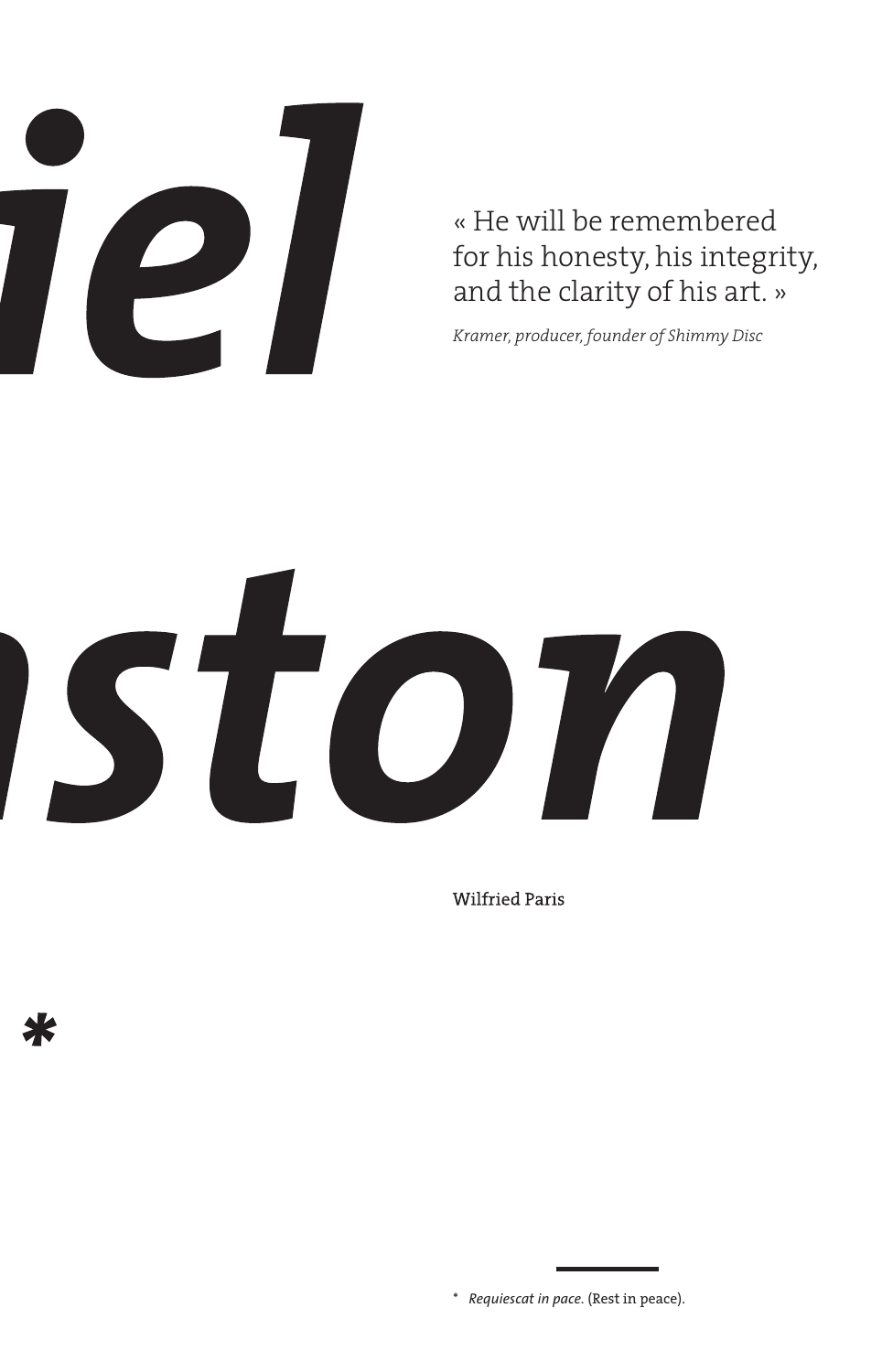As everyone knows, ever since the *great metamorphosis* that took place between the solar eclipse on August 11, 1999 and January 1, 2001, the collective unconscious of the human community has become an *everlasting collective consciousness*, and humankind has become a *human soul*, a psychological mass, one single being subjected to the law of the mental unity of crowds. One for all and all for one. All those who were not saved during that lapse of time (because of *terrible accidents* or simply due to selfishness, pride, vanity or laziness) are *dead*, and the inhabitants of the second millennium are *living dead* (they are *in the process of dying*, at the same time as Gaia).

"A tormenting thought: as of a certain point, history was no longer real. Without noticing it, all mankind suddenly left reality; everything happening since then was supposedly not true; but we supposedly didn't notice. Our task would now be to find that point, and as long as we didn't have it, we would be forced to abide in our present destruction" (Elias Canetti).<sup>(2)</sup>

The only thing left for the living dead of the 21st century is to reverse the course of time or pass through to the *other side of the mirror*, and seek the *punctum* of their disappearance from reality, of their death, in order to join the connected human community. The human soul as a whole is working at it flat out, the goal being, of course, to guide the lost sheep back into the everlasting collective consciousness in order to *rescue* them and to save their lives. Because "*live together, die alone*" (*Lost*). And no one should die. There is no provision for someone dying before joining the everlasting collective consciousness of the human community. And in fact, no one does because a way has always been found to save the person before he or she actually dies (before his or her spirit dies) and a way always will be found (cloning or the resurrection of Christ may have been the most complicated and extravagant means of doing so, but they worked).

"Time is a human illusion […] all times co-exist in the stupendous whole of eternity," Alan Moore has Charles Howard Hinton say in *From Hell*. (3)

It is this collective consciousness that now defines and creates our reality through the language it produces ("The basic tool for the manipulation of reality is the manipulation of words. If you can control the meaning of words, you can control the people who must use the words," according to Philip K. Dick,<sup>(4)</sup> the 20th-century reincarnation of Elijah the prophet). But the living dead of the 2000s have not actualized the collective unconscious into

<sup>2</sup> The Human Province, trans. Joachim Neugroschel (New York: Seabury Press,1978), 69.

<sup>3</sup>  *From Hell: being a melodrama in sixteen parts* (Marietta, GA : Top Shelf Productions, 2006).

<sup>4</sup>  "How to Build a Universe That Doesn't Fall Apart Two Days Later," *I Hope I Shall Arrive Soon* (Doubleday,1985), introduction.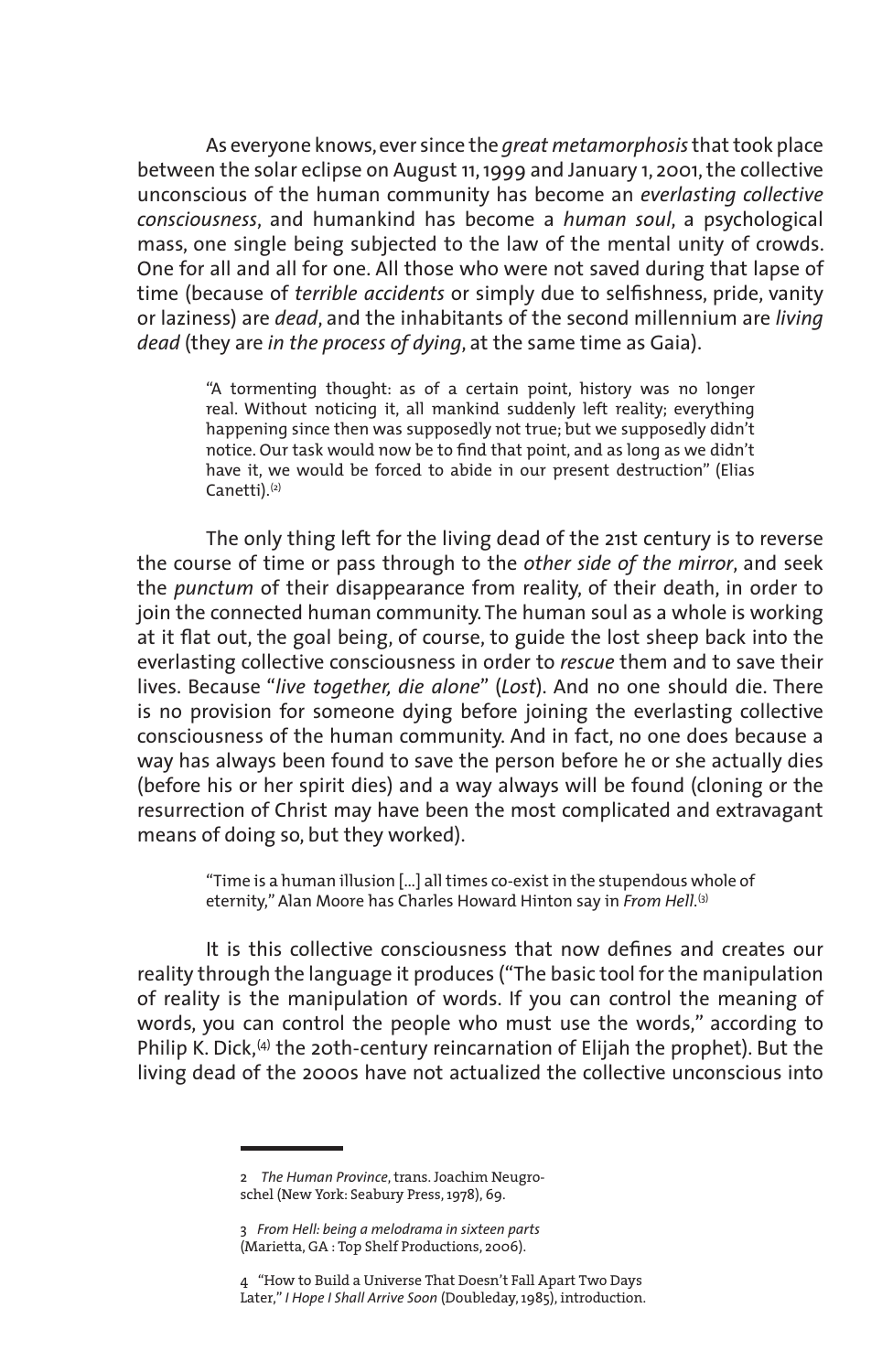collective consciousness, and without the idea of their participation in this great everlasting human soul, they are messing things up quite a bit by their non-control of language and the concomitant creation of a dangerous, chaotic, troubled reality. They are recognizable in that their picture circulates everywhere and that a certain organized *ostracism* has excluded them from society. They are *publicized* in the *media*; they're *stars* (that keep shining although they're already dead). This banning(5) of *stars* by the human community enables it to keep a handle on them in the event that they start saying and doing whatever comes into their head and thereby considerably disturbing our reality. The *media attention* given to stars makes their words and deeds instantaneously accessible (thanks to the development of technology – Internet, cell phones, GPS – and news features in *People*– because they are, literally, the only and the last *People*) to the human community, which can organize rapidly to find *safeguards*, arrange magic rituals, and say the right words at the right time to set the world right again.

Now there is the particularly difficult case for the connected human community of an individual who poses a big problem – namely, Daniel Johnston. Daniel Johnston is one of the hardest people in the world to rescue and usher back into the bosom of the everlasting collective consciousness. After the *Kurt Cobain catastrophe* (who, as we all know, tried to release himself from the chain of reincarnations, the *Samsara*, which we all go through, luckily in vain, thanks to Gus Van Sant's intervention in extremis), we narrowly missed, on several occasions, a *Daniel Johnston catastrophe*. And, incidentally, Kurt Cobain prophesized this catastrophe when he wore a *Hi, how are you?* t-shirt at the MTV Awards in 1992 (and so politely asked Daniel how he was doing, through the intermediary of the photon screen). And we could say that Kurt Cobain, with his complex about *extinction* ("Nirvana," en Sanskrit), probably wanted to warn Daniel Johnston about the potential danger that he represented for the human community… But what exactly is this Daniel Johnston danger?

### **fat slob**

Daniel Johnston is evidently one of the most dangerous *stars* for the human soul. For fifty years, Madonna has been greedily monopolizing the Virgin Mary's body in the *Samsara*, to the detriment of the whole community that is patiently waiting for its turn at reincarnation. And Michael Jackson, out of terror, has become a self-made *mummy* and buried his own mortal remains in an Egyptian pyramid, the extremely complex structure of which people are still trying to understand today (a problem that may soon be resolved with the help of a competent team of dynamiters). But Daniel Johnston has found, no doubt, a better hideout, the hardest to access refuge, the most hermetic bunker (Hitler's was pitiful in comparison), by retreating deep *inside himself*. And he may very well commit a collective murder on an unprecedented scale, causing a monumental spiritual catastrophe, if he's not dislodged, expropriated, *evicted* from himself as quickly as possible.

<sup>5</sup>  In ancient Greece, ostracism was the banning of an individual from the polis decided by public assembly.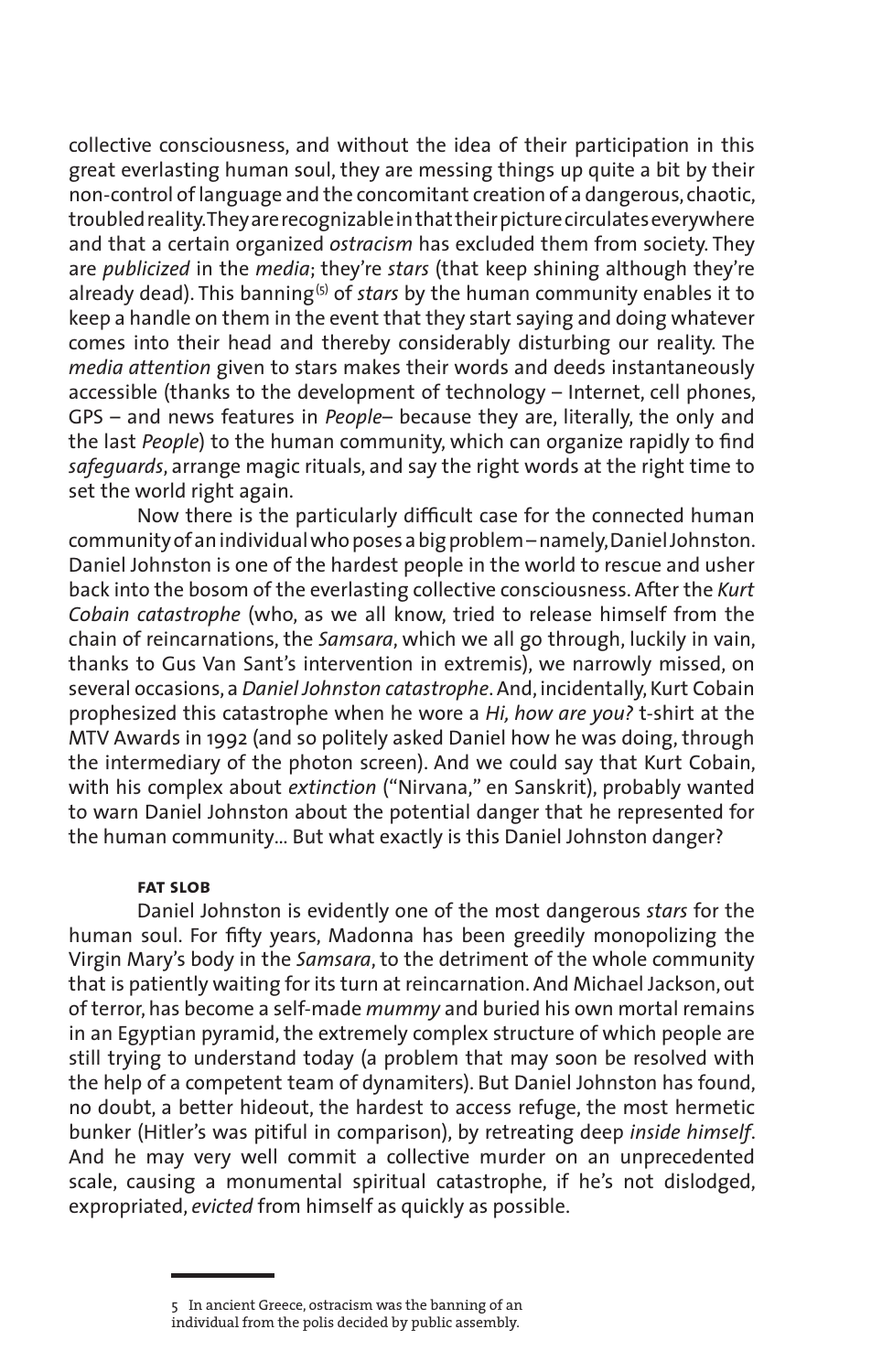In larger stars, fusion continues until the iron core has grown so large that it can no longer support its own mass. This core will suddenly collapse as its electrons are driven into its protons, forming neutrons and neutrinos in a burst of inverse beta decay, or electron capture. The shockwave formed by this sudden collapse causes the rest of the star to explode in a supernova. Supernovae are so bright that they may briefly outshine the star's entire home galaxy. When they occur within the Milky Way, supernovae have historically been observed by naked-eye observers as "new stars" where none existed before. Most of the matter in the star is blown away by the supernovae explosion […] and what remains will be a neutron star […] or, in the case of the largest stars […] a black hole (Wikipedia)

Daniel Johnston is truly a very *large star*, and everybody is flipping out at the idea that this star may collapse, implode, and turn into a *psychological black hole*, absorbing the entire spirit of the human community in its selfdestruction. Like such artists as Syd Barrett (saved by gardening), Brian Wilson (saved by the genetic implantation of his brother Dennis' stardust found at the bottom of the Pacific Ocean) or Rocky Erickson (saved by electroconvulsive therapy), Daniel Johnston struggles daily against a *so-called* "chronic mental illness," with the help of chemical straightjackets (to immobilize the psyche), repeated institutionalizations (when he represents "a danger to his surroundings and to himself"), sodas (regression and emotional substitute) and menthol cigarettes (compulsion and oral stage). A sugar-based diet ('the most dangerous drug" according to Kim Fowley), combined with neuroleptics and other antipsychotics, has caused a slowdown and other modifications in his metabolism, an increase in appetite, hormonal changes and a reduction of activity, which have made him gain so much weight that he is now *obese*.

# *Every time you look at me You see the monster in my eye If you could only help me girl We could be in paradise*

*(The Monster Inside of Me – Laurie EP)*

Everything we live through, we have chosen. The figure of the "monster" runs through Daniel Johnston's discography, like so many *alter egos* – oversized (Godzilla, King Kong, Frankenstein), spectral (Casper the Friendly Ghost) or created by Daniel himself (Joe the Boxer, Jeremiah the Frog, the Duck, the Three Eye's Dog From Hell, etc). American super-heroes (Captain America, Spiderman, Hulk), recurrent in his graphic and musical work, are also fantasy or genetically modified creatures that Daniel charges with new meanings in an altogether personal mythology (Captain America becomes the symbol of Divine Glory and the American Dream and is to come back with The Beatles for the Apocalypse in a new version of Manifest Destiny)… One possible etymology for the word "monster" is the Latin verb *monstrare*: *to show*, which implies that it originally referred to a phenomenon that was *shown* at fairs or in circuses.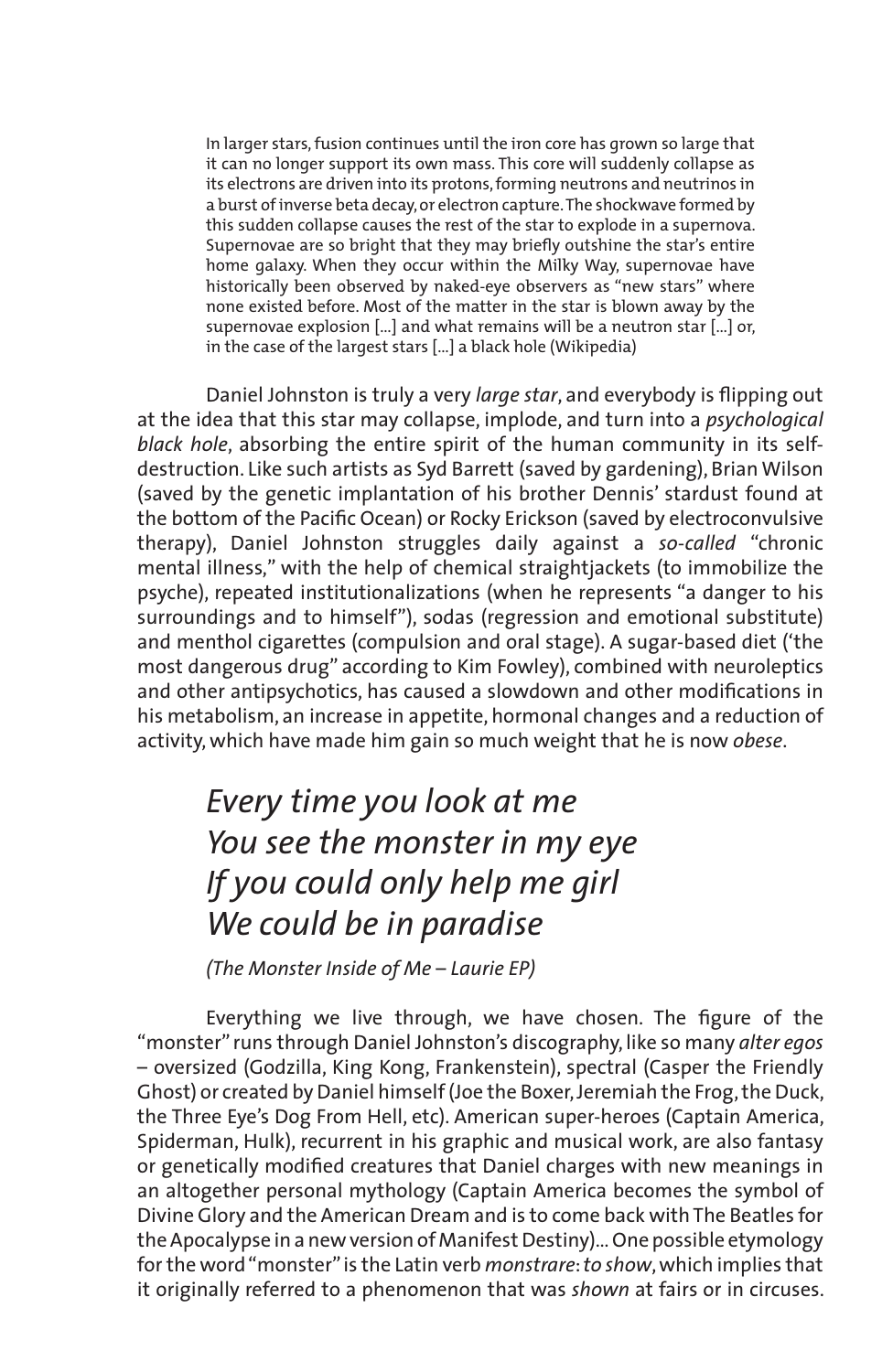The monster, outside any moral interpretation (King Kong, Frankenstein and the Hulk are fundamentally "good people"), is firstly a *public*, obscene figure.(6) So all stars are *monsters*. The monster shows his or her difference. A chosen difference, because what we are, is what we've chosen to be. Here the visible and inner monstrosity combine, and take the form in Daniel Johnston's case of *excess* (in others, of a *defect*, or an abnormal arrangement of parts).

*I'm chained to the wall I have nothing at all And my eyes look in the sunset Thinking of better things to do Like a monkey in a zoo*

*(Like a Monkey in a Zoo – Songs of Pain)*

Whereas Dorian Gray hid his (spectacular) "monstrous" face and showed his attractive *core* of eternal youth (Dorian Gray being the very figure of retention, like his disciples Isabelle Adjani and Jean-Michel Jarre today), Daniel Johnston's monstrosity *overflows* in every respect. It becomes increasingly visible just as it occupies and absorbs more and more space around it with its exponential obesity: "The secret rule that delimits the sphere of the body has disappeared. The secret form of the mirror, by which the body watches over itself and its image, is abolished, yielding to the unrestrained redundancy of a living organism. No more limits, no more transcendence: it is as if the body was no longer opposed to an external world, but sought to digest space in its own appearance." (Jean Baudrillard, *Fatal Strategies*).(7)

If the connected human community is thoroughly capable of *seeing*  the genuine bodies of the 21st-century living dead, as was clearly illustrated by the Farrelly brothers' movie *Shallow Hal* (*Extra Large Love*, in which a mesmerized Jack Black sees only the inner beauty of women and, in a magnificent, adorable vision, falls in love with one who's obese), the media appearance of certain *stars* corresponds to the (photographic) development of their internal entropy, like a sudden eruption of acne or eczema, and expresses (externalizes) their particular dangerousness for the community; thus, to hide the advanced state of rotting of his physical body, Michael Jackson had his face redone several times and is now obliged to wear an veil. Daniel Johnston, for his part, has seen his inner monstrosity merging increasingly with his public media appearance, reflecting a prominent, extensive *hubris*: by his placental,

<sup>6</sup>  From the Latin *obscaena*: close to the stage, pertaining to the theater.

<sup>7</sup>  *Fatal Strategies*,trans. Phillip Beitchman and W. G. J. Niesluchowski (New York: Semiotext(e)/Pluto,1990), 27.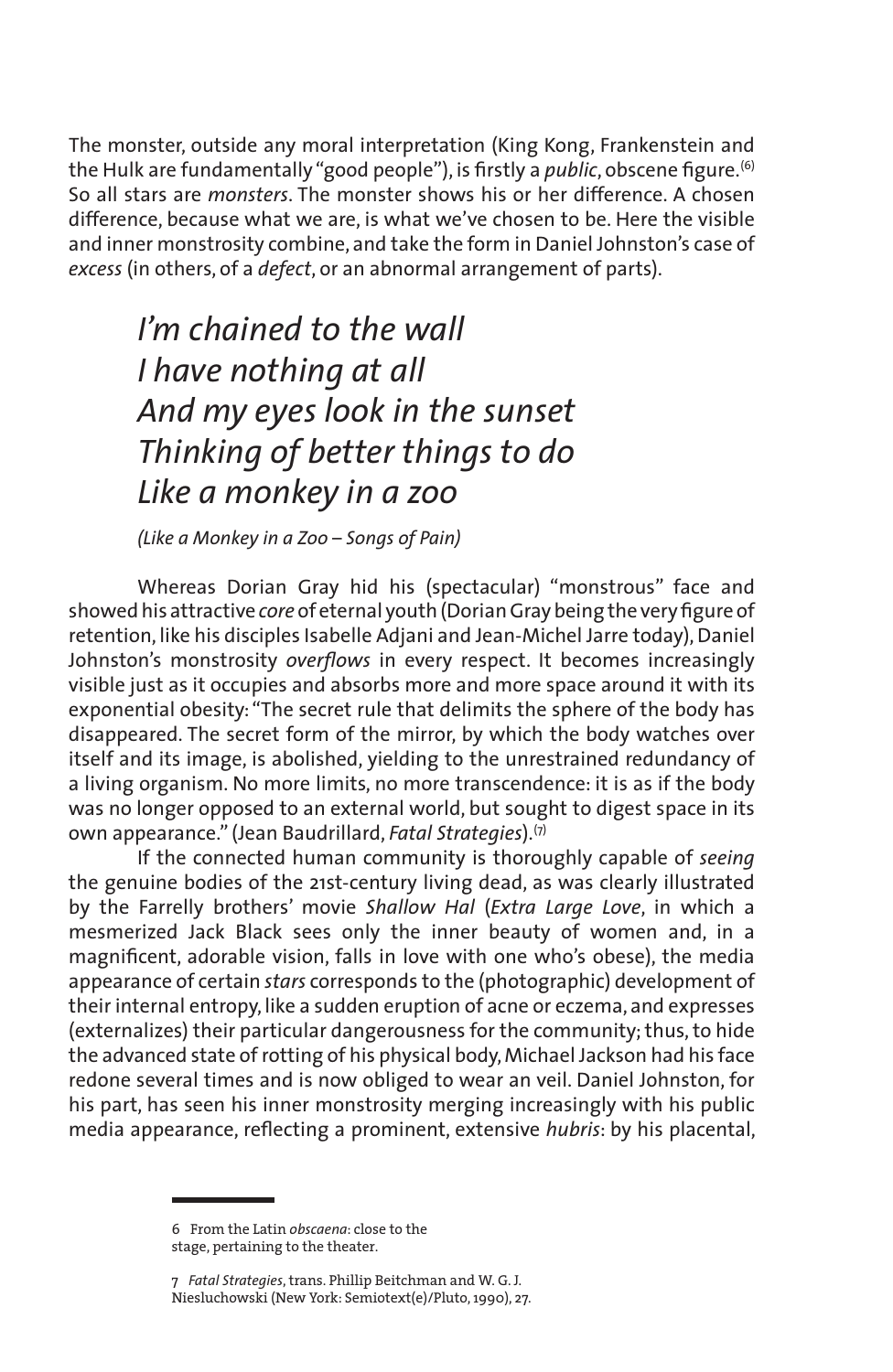foetal obesity, Daniel grows, ramifies, increases, fills out, occupies virtually all of the space, monopolizes the news and basks in a genetic redundancy (selfcloning), in a quasi-fractal expansion that makes him resemble more and more a planet, *a full-fledged world*.

According to Ludwig Binswanger, Swiss psychiatrist and inventor of *Daseins-analyse*, an "alienated" state corresponds to a withdrawal into a "private world" (*idios kosmos*), whereas a healthy state departicularizes the ego, which makes the conditions of a "common world" (*koïnos kosmos*) possible. The "being-in-the-world" of the schizophrenic is described as a *secluded beingin-the-world* as against the *koïnos kosmos* of all. From this perspective Daniel Johnston has been striving for several years to join his *idios kosmos* and our *koinos kosmos*, and this is particularly dangerous for us all. Like Elvis Presley and Brian Wilson during their "eating binges" (when they shut themselves up in their bedrooms and stuffed their faces with hamburgers and peanut butter in nearly successful attempts to acquire psychological power over the human soul organized by Richard Nixon and Henry Kissinger since the terrible year of 1969), Daniel Johnston has retreated deeper and deeper into his inner world, using in a wholly unconscious way (automatic thinking) magic rituals (trances, dances, chants, allegorical drawings) that actualize the elements of his singular world in our common world and profoundly alter our reality. It is widely known that the most dangerous schizophrenics are the ones who shut themselves up in a cellar, a garage or a padded cell, their extreme isolation acting as a psychological sounding board, a vortex all the more active in that it is withdrawn and inaccessible (which is why GPS chips were implanted in the brains of schizophrenic patients and this is how Dennis Wilson's stardust was found in the Pacific Ocean). They draw their devastating psychological power from reversing the polarities between our real world and their imaginary world: what's up becomes down, inside becomes outside, empty becomes solid, the part becomes the whole, the false becomes true. The more Daniel Johnston withdraws from the human community and sinks into his *mental garage*, through autosuggestion and a proliferation of rituals, the stronger his grip on our reality becomes, by way of reversal, propagation, contagion, extension, and *enlargement*. Daniel Johnston becomes *our world*; he becomes our planet. But what kind of planet is it?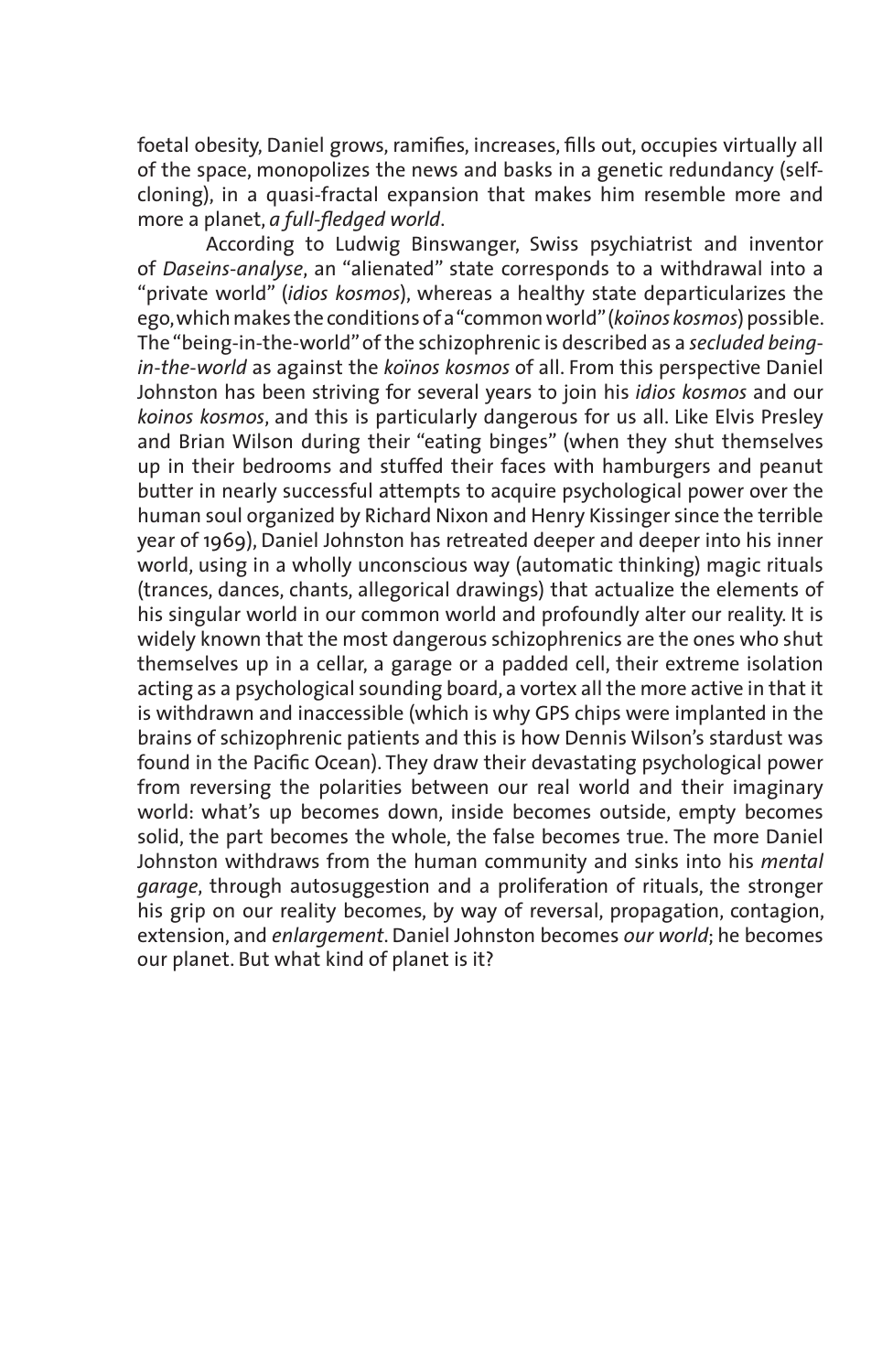### **i am alive and you are dead**

*"I was living in a Devil Town Didn't know it was a Devil Town And all my friend were vampires Didn't know they were vampires Turns out I was a vampire myself In the Devil Town"*

*(Devil Town, 1990)*

In *Ubik*, the characters created by science fiction writer Philip K. Dick experience the accelerated rejuvenation or aging of their environment, traversed by the constant idea of disintegration and death, which hits everything and everyone in this chaotic world. The truth behind this incoherent rampant entropy appears to the hero Joe Chip in the form of a message written in graffiti on a toilet wall: "I am alive and you are dead." Joe Chip realizes that he and his companions died in the accident on the moon related earlier and that they are being kept in a half-life state, their bodies preserved in cryogenic coffins. The world they are moving around in is a world of encephalic projections and the entropy phenomenon that is disintegrating their erratic world of the half-living was mentally fabricated by Jory, a psychotic rodent who died at a young age. Placed like them in a cryogenically frozen half-life state in a moratorium, Jory is taking advantage of the fusion of their mindflows to literally *devour* them.

Daniel Johnston, in spite of himself, is a similarly *psychotic rodent* in our *koinos kosmos*. In 1985, he filmed himself in front of a mirror and clearly expressed his living-dead condition: "Hello, I'm the ghost of Daniel Johnston. Many years ago, I lived in Austin, Texas, and I worked at McDonald's. It is an honor and a privilege to speak to you today, to tell you about my condition in the other world."(8) Many of his songs also directly speak of his position beyond the grave (*Devil Town, Life in Vain, Funeral Home*), presenting him as a ghost (*A Ghostly Story, Casper The Friendly Ghost, Ghost Of Our Love*) or evoking his unrequited love for Laurie, (*Laurie*, *Funeral Girl*), the love of his life, who spurned his advances and married *an undertaker* (!). Now, everything would be fine if Daniel Johnston would just leave us alone, but the entropy phenomenon that characterizes the dead who are living in their own world does not spare the world of the living. A psychotic rodent unaware of what surrounds him (since in the end nothing surrounds him but himself), Daniel ends up *All Alone* 

<sup>8</sup>  In the 2005 feature-length documentary by Jeff Feuerzeig, *The Devil and Daniel Johnston*.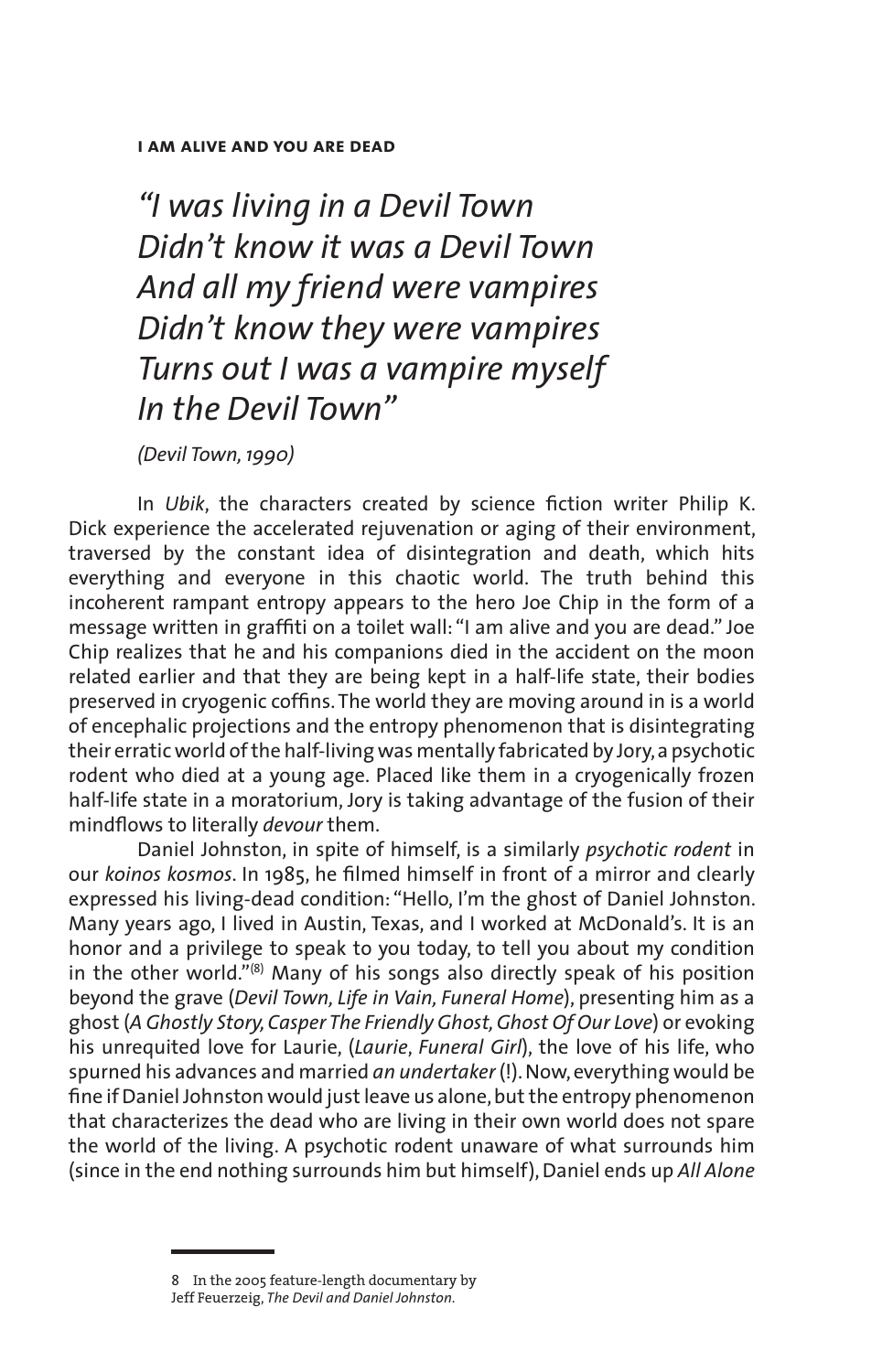(All *and* Alone), gradually reversing the all living into a singular dead, as he pursues his headlong flight through the increasingly complex twists and turns of his psyche. Running every which way through his auto-mythological burrow, everywhere creating new ramifications, dead ends and paths leading nowhere, destined to lead us astray as he himself loses his way, extending his territory unendingly in an uninterrupted vanishing line, Daniel drags our whole world with him while *diabolical powers are knocking at his door*.

" [D]espite all my vigilance, may I not be attacked from some quite unexpected quarter? I live in peace in the inmost chamber of my house, and meanwhile the enemy may be burrowing his way slowly and stealthily straight toward me […] And it is not only by external enemies that I am threatened. There are also enemies in the bowels of the earth [...] they come, you hear the scratching of their claws just under you in the ground, which is their element, and already you are lost. Here it is of no avail to console yourself with the thought that you are in your own house; far rather are you in theirs." (Franz Kafka, *The Burrow*)(9)

This strategy is so complex that ultimately it backfires on its creator (having forgotten where the entrance and the exit are, having even forgotten that they existed, he has ended up chasing himself) with utterly devastating effects: the Daniel Johnston planet (our planet) has becomes a world of *MTV, Walt Disney, McDonald* and *George Bush.* Daniel Johnston's psyche, in a constant regressive compulsion, produces an automatic thought pattern with recurrent elements that belong to his personal story and become repeated figures like self-hypnotic mantras in a singular mythology: the McDonald restaurant where he worked in Austin and where he was regularly photographed, filmed and interviewed in his work uniform (*Monkey*); the Astro World amusement park in Houston where he worked in 1983 and its Disneyesque extensions (*Mickey*); the traveling carnival show where he sold corndogs in 1984 (his graphic universe resembles a pop-version of a James Ensor or Hieronymus Bosch carnival); Captain America as an idealized paternal figure (Daniel's father was an army man) and defender of the national territory against the invaders; MTV, which filmed him and made him famous in 1990 during a documentary on the grunge scene in Austin, having become the "devil's station" after his LSD trip with the Butthole Surfers and the development of his "psychosis" (the culminating point of which came with the defenestration of an old woman, followed by an institutionalization in due form.

"Psychiatric problems? Not only. 'I was on MTV. Everybody was looking at me. Held the hand of the devil.' The establishment, epitomized by MTV, embodies the devil who tries to tame the *monster*, to turn him into a *monkey*, pin down the tension in a myth that will ensure record sales when Daniel Johnston's intensive tinkering is born precisely from this struggle. 'Who killed the monkey? It was beauty*.*' His problems – lapped up by the press –

<sup>9</sup>  *Franz Kafka: The Complete Stories*, ed. Nahum N. Glatzer (Shocken,1971), 326.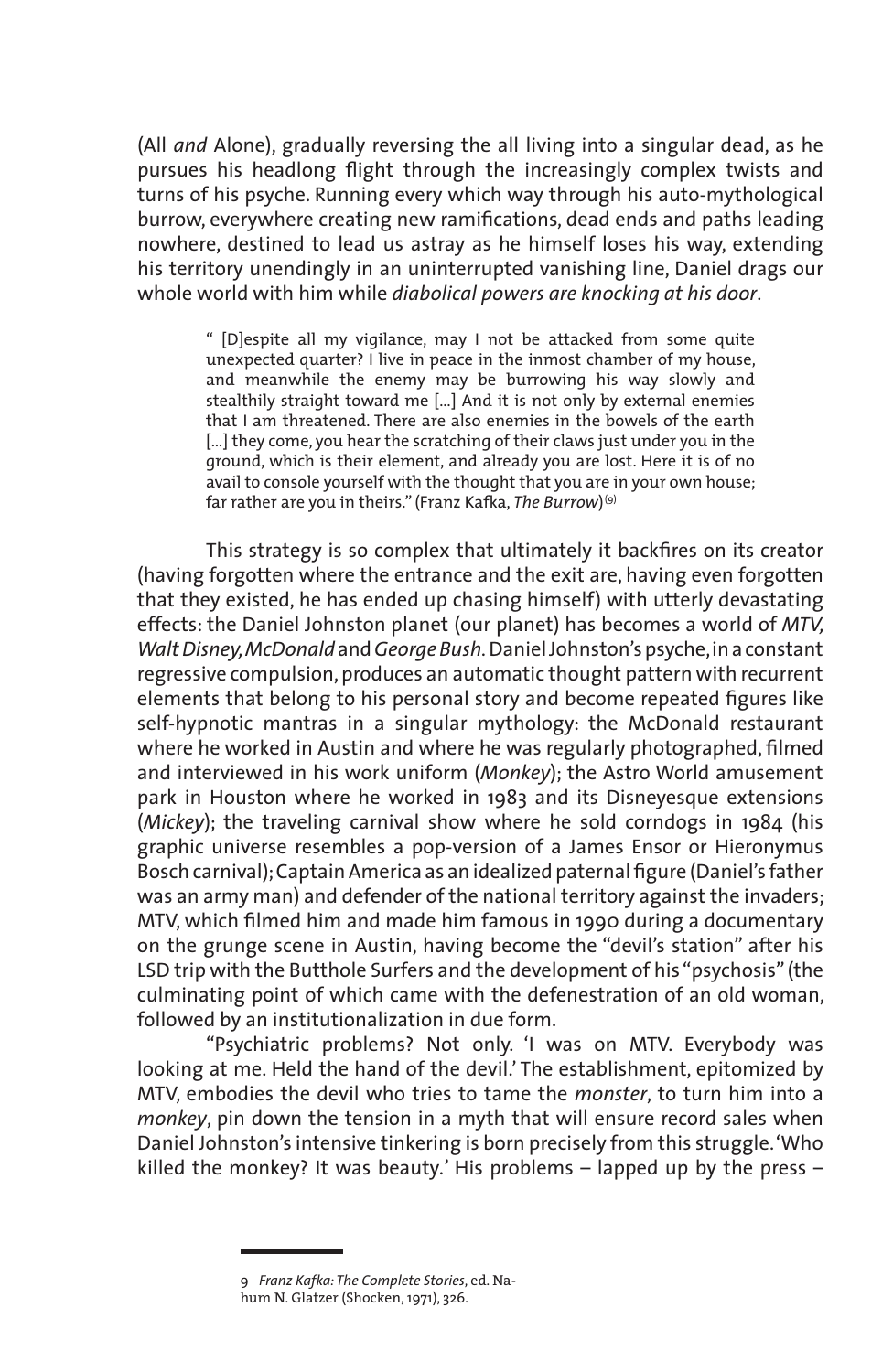are something he presents as a battle whose stakes are pop classicism and beauty."(10)

Despite the quest for beauty evidenced by his prolific output of magnificent songs (he/she who has ears, hears), the plethoric, carnivalesque imagery that feeds his imagination produces paranoiac reflexes of protection and isolation, and an ideology of fear, set up as *self-produced* affect (like his first cassettes – isn't one of his last albums called *Fear Yourself* ?) that seems to dig countless identical burrows under the ground of our democracies. The fear of the other, of the alien (George Bush is "*OK*," according to Daniel), plots a "new boundary" (an *axis*), aimed at blurring the differences between the imaginary and reality, and simplifying thinking to such an extreme that it yields such oppositional pairs as good/bad, good/evil. This simplistic, dualistic outlook releases regressive fantasies, like the desire to possess, accompanied by the desire to consume, feeding Daniel's obesity in a vicious circle, a continuously looped automatism, the Johnston spiral, from its vortex to infinity, and gradually invading our world. Combining the patriotism of Captain America with the regressive imaginary world of Disney, Johnston's recent drawings develop their predictable ideological extremes: in 2008, they are seething with *swastikas*, *Nazi salutes* and *Waffen-SS* (Captain America giving a Nazi salute, Jeremiah the Frog wearing an Iron Cross around his neck, etc.). Seeing himself as a child scribbling transgressive symbols on his school desk, Daniel Johnston, in his powerful autistic armor, is as much witness as producer of the coming of globalized fascism, apotheosis of the international Nazi plot in force since the end of the 1939-1945 war.<sup>(11)</sup>

This novel mix of pop culture and fascist symbols evidently goes hand in hand with a decent amount of religious bigotry, Daniel being the youngest of five children from a Christian fundamentalist family, and his father having worked from the end of the war on with the Quakers. Raised to the sound of Biblical sermons and exhortations to resist Satan and temptation, Daniel is a quasi-fanatical Christian who learned that the Bible is *the main book* and, in any case, reads no others aside from Jack Kirby *comics*. Obese, *born-again Christian*, neo-Nazi, Daniel Johnston is therefore the perfect prototype, the most representative, reflexive *guinea pig* of the programmatic nightmare of George Bush's America. This is why it is so hard for the human soul to save him.

<sup>10</sup>  Emmanuel Levaufre, "La belle et la bête" in *Bar-*

*daf # 1*,1993. Article updated in *BRDF.NET* in 2000.

<sup>11</sup>  For more on this subject see Philip K. Dick's *The Man in the High Castle* (New York: Putnam's,1962), Philip Roth's *The Plot Against America* (Boston: Houghton Mifflin, 2004) and Elizabeth Antébi's 1974 movie *Les Evadés du Futur*.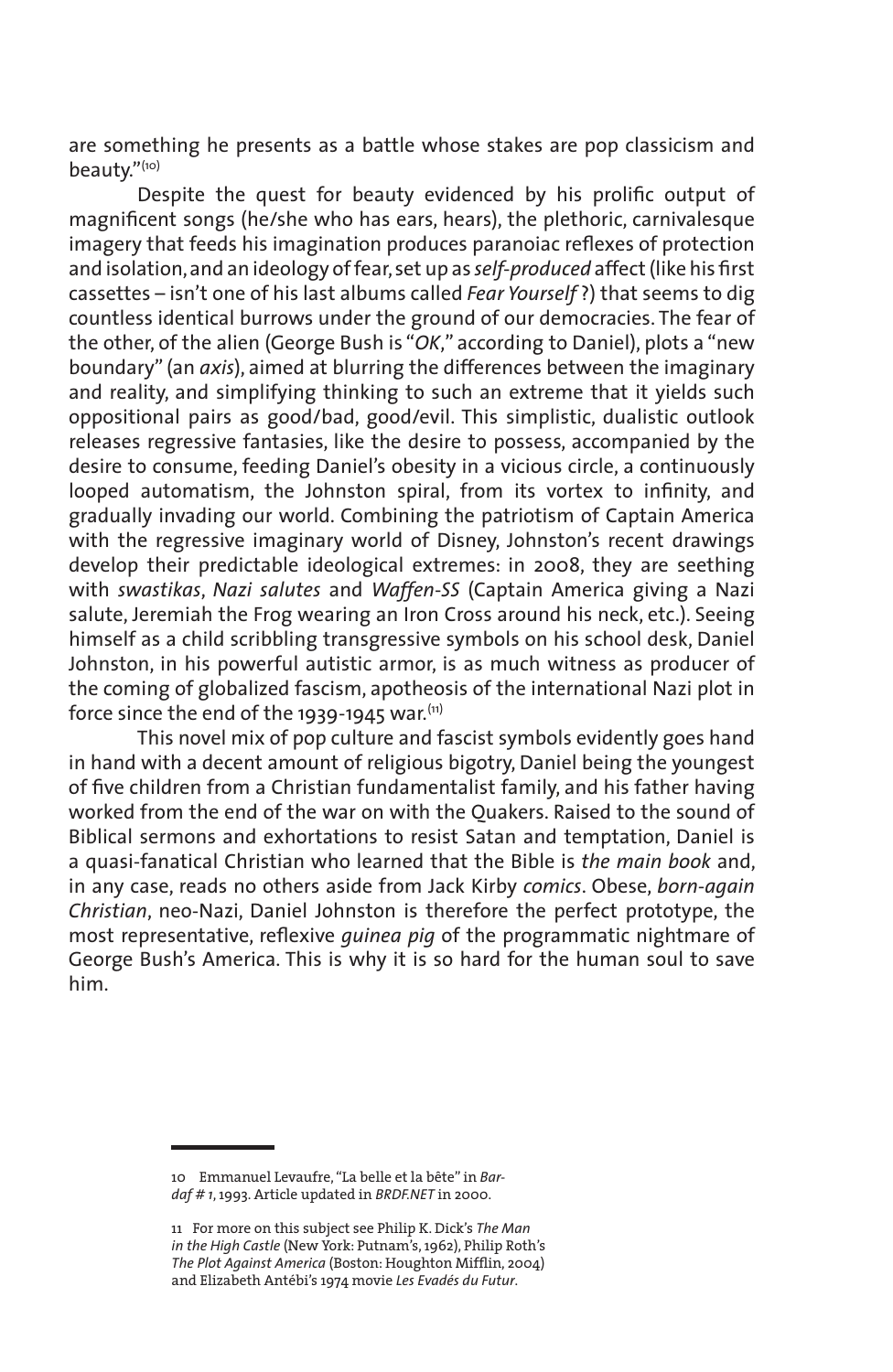## **fatal strategies vs. random strategies**

How then does (did) the everlasting collective consciousness go about saving Daniel Johnston's soul? Several techniques were devised and others are being developed, from the standpoint according to which this text, and I, the reader, are placed. These techniques are obviously random, haphazard, misplaced and poetic, since they are pitted against Daniel Johnston's *fatal* strategies, against the methodical construction of his own "black iron prison," his totalitarian dystopia as self-accomplished prophecy, his Empire (that has never ended) and its mind police. Indeed, to confront *destiny*, only chance, coincidence and (fortunate) encounters are useful weapons, as everyone knows. Consequently, the human community sent its emissaries and missionaries just about everywhere in the past, present, and future to counter Daniel Johnston's *base instincts*, scattering some redeeming cues along his signposted trajectory (his spiral), perpendicular paths along the margins of his vanishing line (his perspective), *angels* in his terrible hell (his fall).

"In the Beatles songs they would refer to different things, another song. Like John Lennon said, 'The walrus was Paul.' I started referring to other songs that I had written and started to make like an epic of songs that were referring to each other. Then the drawings referring to the songs and the songs referring to the drawings." (Daniel Johnston interview by Andrew Hultkrans)

The most powerful and wonderful angels, George, Paul, John and Ringo, started working on the Daniel Johnston case very early on. Johnston discovered them in high school when his father offered him the *Complete Piano Songbook* of the *Fab Four* with which he learned to play piano. The Beatles wrote many songs *for* Daniel Johnston, throwing their grain of magical mysterious sand in the wheels of his deadly automatisms. *The Fool On The Hill* is thus a song for Daniel Johnston (for Jesus too, that perfect *idiot* on Mount Golgotha): "I always thought that the 'Fool on the hill' was me because I was living on a hill and I was playing piano when I lived in Virginia." Daniel Johnston first did remakes of the Beatles songs (as a friend), then imitated Beatles songs (as a follower), until the imitation became indifferentiation, reversal of causes and effects, and Daniel's *idios kosmos* literally devoured the proposal of friendship and alterity made by the foursome: "But who wrote 'Yesterday'? Was it Frankenstein or was it Paul McCartney? I mean I can't get over this. Listen to those lyrics. I know that Frankenstein will write a song never before hearing 'Yesterday'. He'll pick up his guitar and he'll say, [sings] 'Yesterday, all my troubles seemed so far away; Now I need a place to hide away; Oh, I believe in yesterday.' He won't be remembering the song – he'll be writing it! Paul McCartney just wrote the melody and he wrote the lyrics. Who wrote it? Who wrote what? When I hear a song on the radio am I writing it?" The intervention of the Beatles in Daniel's past assumes the form in his mind of *plagiarism by anticipation* of his own songs, and we can say that even the Beatles failed in the enterprise of the human soul to save Daniel. After the selfquoting (a Beatle's technique par excellence) Daniel took to quoting *the other as himself* (the very structure of Frankenstein's creature), reappropriation, reterritorialization, phagocytic inclusion of the other in his extensive planet. In this way Daniel ends up contradicting the lyrics of *Tomorrow Never Knows*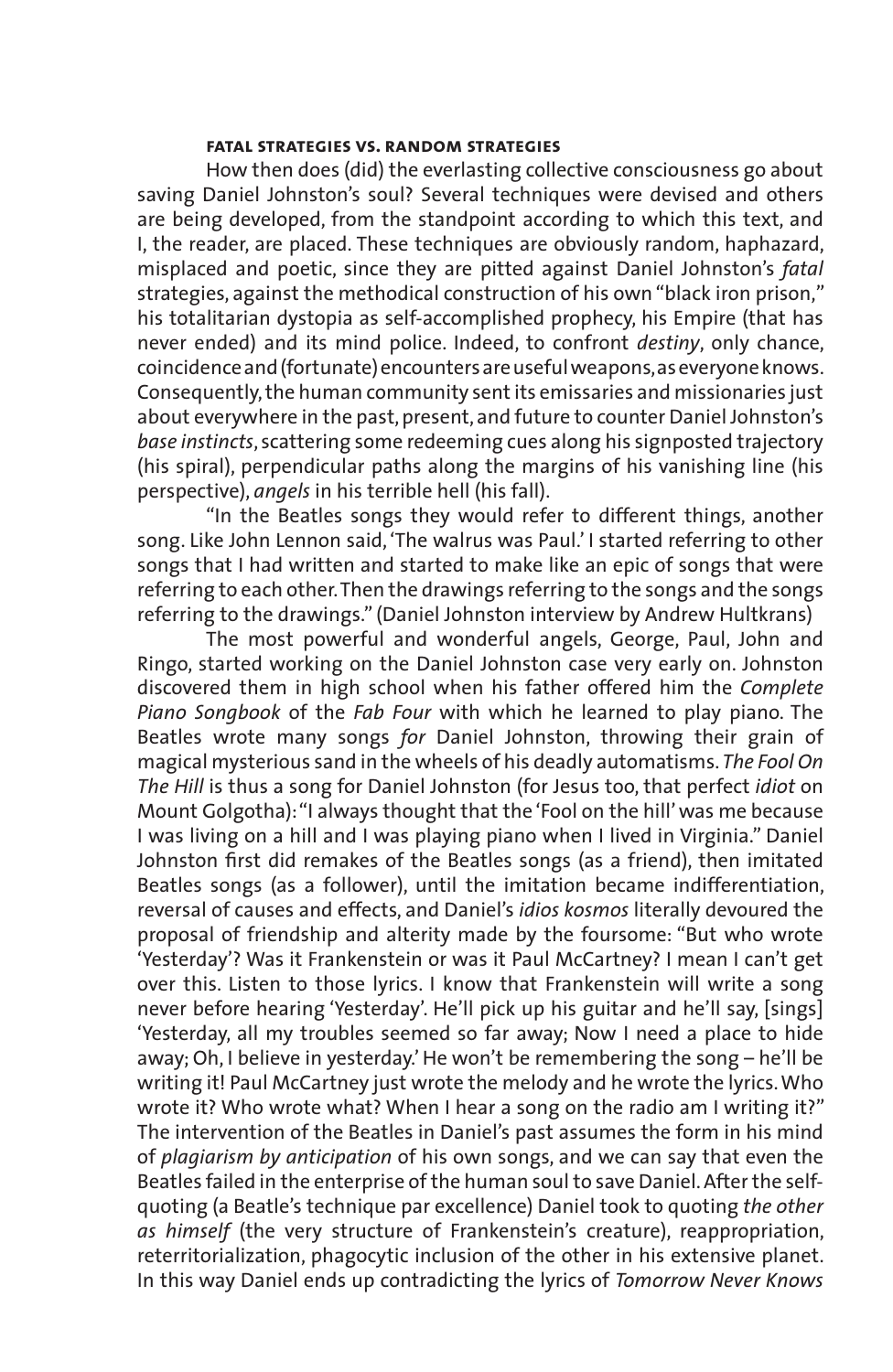in his cover of it with Jad Fair: *Don't relax ... No, no it isn't love*, then participates in the tribute by Shimmy Discs to the Rutles, the parody band with Neil Innes (ex-Bonzo Dog Band) and Eric Idle (from the Monty Python), whose target was precisely... the Beatles. The Empire counterattacks and the Beatles were done in by Elvis Presley and Robert Nixon (via their *puppets* Charles Manson and Mark David Chapman), examples of a risky operation that failed.

"If he boasts, I put him down, if he puts himself down, I build him up, and I always contradict until he understands that he is an incomprehensible monster." (Blaise Pascal, *Pensées*)

None of which has prevented the connected human community from continuing its operations to counter the infinite expansion of Daniel Johnston. It does so firstly by showering him with *attention*, marks of affection, and demonstrations of love in the hopes of restoring Daniel's bashed up ego: public signs of friendship (Kurt Cobain was the first), numerous collaborations (Jad Fair, Sonic Youth, Sparklehorse), tribute albums (with celebrities like Beck and Tom Waits). This artistic recognition, which ranges from underground circles to "mainstream" singers, gives Daniel some experience in alterity at the same time that elements of his "inner world" are reinterpreted, deterritorialized, and re-externalized. In view of these artistic encounters, Daniel can also reconsider *love* in terms of a real life experience not a universal abstract notion (Christian, disembodied, objectless and aimless – and hence a true *perversion*). Some courageous *groupies* took on the task of bringing home the meaning of the word "encounter" and getting him to feel the reality of the love experience in his body (*Mean Girls Give Me Pleasure*). We thank them for this. So much for the *upside* of the interventions of the human soul. As to the *downside*, the *descent*, equally necessary in a equally necessary manipulative rollercoaster dialectic that should bring the monster out of the depths of his *self* and enable him to actualize his archetypes, everyone agrees to stick right under Daniel's nose the extreme situation in which he is found and the peril that he represents for us all, by attempts to *shock* him.

It is a matter of showing Daniel that he is really and truly a living dead and that if he doesn't do something quickly, that he will really *die*. The idea is to scare him with this, like Tom Cruise was scared when he was given the part in *Vanilla Sky* to play (with the aim of countering his candidacy for the American presidential election of 2016). So Daniel was asked to pose *in front of his own grave*, a bouquet of flowers in his hand, for the cover of the compilation *Discovered Covered*, in the hopes of triggering a survival reaction in *The Late Great Daniel Johnston* (as he is called on the album cover). All of the attempts to shock Daniel were manifested in still or moving pictures in which he plays a part. Press photos or necrological documentaries (the movie *The Devil and Daniel Johnston* starts from the presupposition that Daniel Johnston is *already dead* and that it is his ghost that is appearing on the screen), the *shocks*, here, involve as much a transformation of Daniel's perception and the proliferation of "traumatisms" (dislocation of time and space at work in the cinematic montage), as a way of holding out to him an omnipresent mirror (through the industrial reproduction of his works and the images representing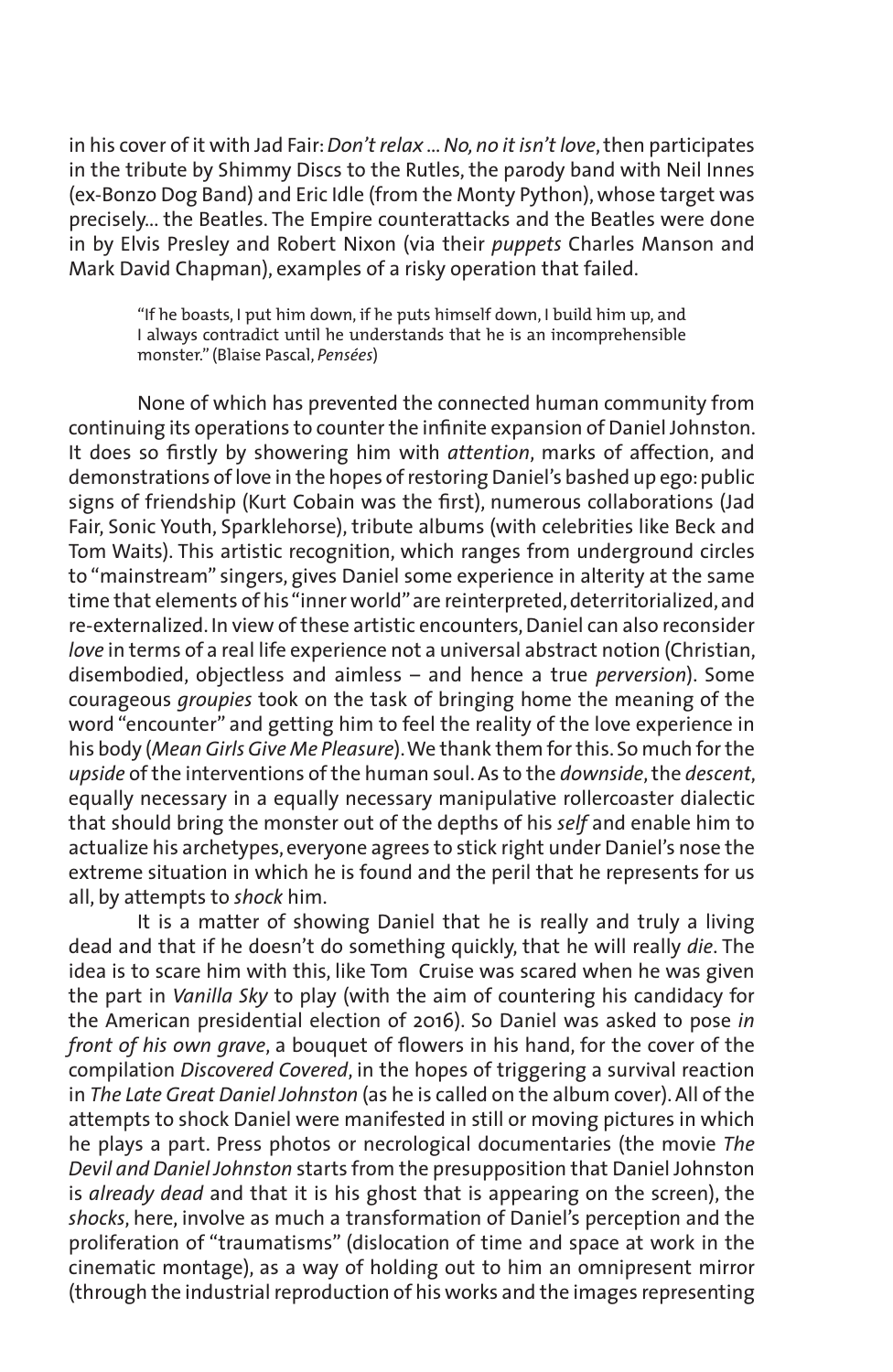him), and of turning him into a *public figure*. Because what is at stake here through photography and cinema, is not only a way of seeing but also a way of *being seen*.

# *I had a girlfriend Made me scared of the world I'd sit and watch the TV Terrified of the soap opera*

*(The Dead dog laughing inthe cloud, Continued Story)*

Daniel has the impression of being both the maker and the main hero of an ongoing movie: "I'm on film 24 hours where everyone sees me." This is what the song *Fly Eye* on *Continued Story* is about: "Fly eye, into the sky / fly eye, it's all right." He explains in interview, "Well, at first I didn't know what they were, and then somebody told me, 'Those are the eyes of Satan,' and I said 'Thank you.' But they're my friends 'cause they're always there and they're filming me and they're entertaining a lot of people."

We owe to Umberto Eco the idea of the *anopticon*. It is the opposite of the *panopticon* as described by Jeremy Bentham in 1787, since this system is structured in such a way that the observer is the only one to *be seen* and can *never see*… Using still and moving pictures and a wide variety of means of dissemination, the connected human community first attempted to turn Daniel Johnston into just such an eminently *public* figure, the center of this *anopticon*, in which the awareness of constant surveillance would serve as an authority from above or a guilt provoking superego, prompting him to make an effort to drag himself out of his damn mental garage. This somewhat lazy solution (in a reluctant war) has backfired on the human soul, since Daniel, ingesting and incorporating our whole reality little by little, finds himself henceforth Alone with himself (with his pictures of himself) or with Satan (his double) in a veritable *desert of reality*. Everyone has been ousted from planet Daniel Johnston, and the proverb "help yourself and heaven will help you" takes an unheard-of literal turn here since Daniel is at once Earth and Heaven, God and the Devil, and when he *helps himself*, he's feeding his desert with spectral presences and other reflexive extensions that give him the illusion of a threatening or friendly alterity (but he is his own enemy and friend). Daniel is probably aware that the connected human community that surrounds him in eternity cannot do much besides *watch* him helplessly. Because *All Alone*, Daniel has cast us out of himself and his world, and when he hears someone talking, he is probably one of those people who think they're "hearing voices."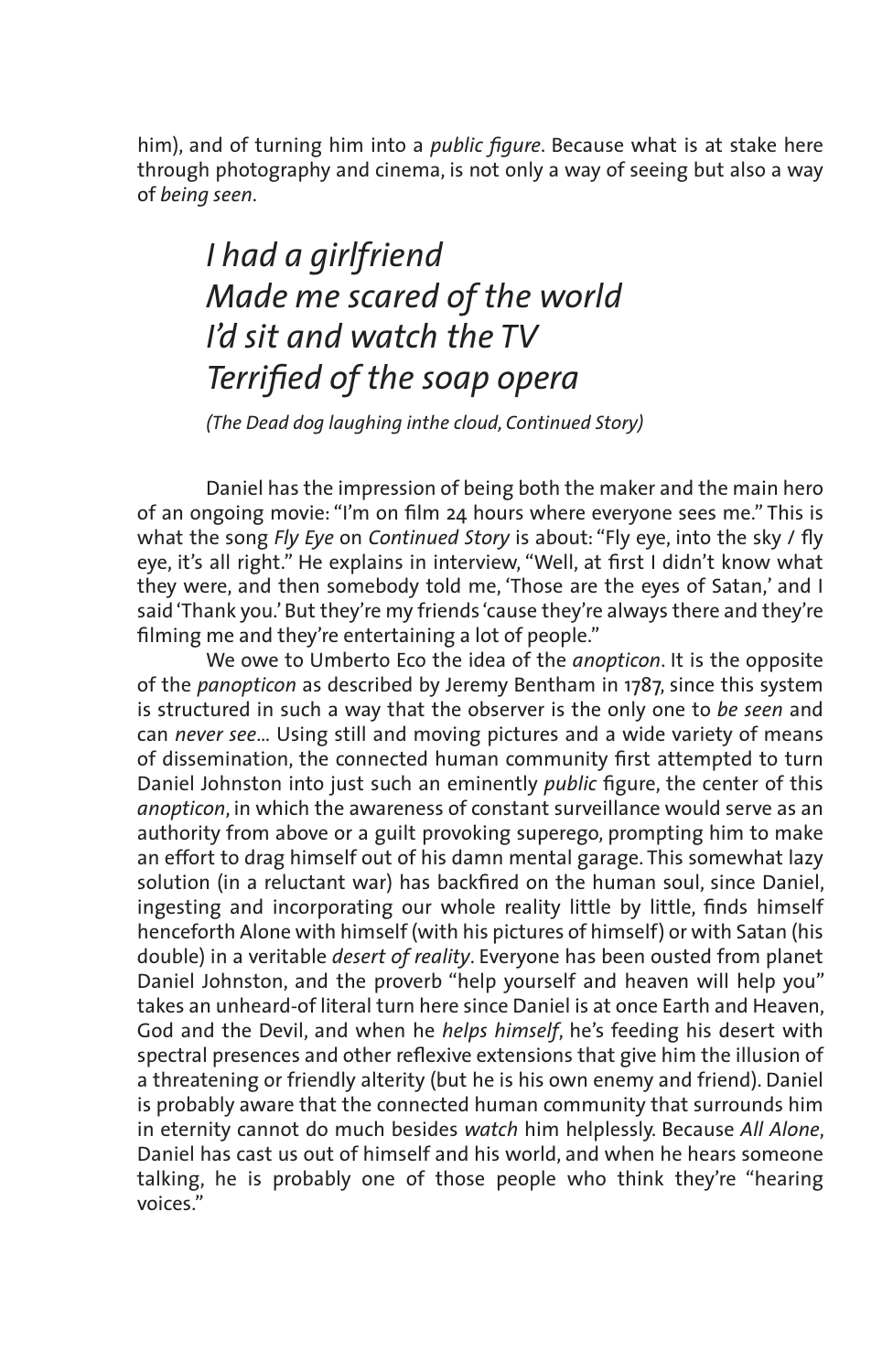### **sacred monster**

So basically we're all in big trouble. The small signs and cues set up to help Daniel escape his burrow and rejoin the connected human community have been a miserable, poetical flop, and it seems that all we have left is one very commonplace solution to get us out of this bind: namely, a *soul murder*  in due form. We are not going to explain in detail how a soul murder is committed (it's a complicated process plus nobody has a memory of it), but suffice it to say that it allows us to get rid of souls that have refused to join the everlasting universal human soul, simply by taking away their *existence*. We kill something that *is*, but without *existence*. This is why soul murders are *unnamable* (and this is why nobody has a memory of it), and also why it is a perfectly *legal* murder.

"The sacred man is the one whom the people have judged on account of a crime. It is not permitted to sacrifice this man, yet he who kills him will not be condemned for homicide; in the first tribunitian law, in fact, it is noted that 'if someone kills the one who is sacred according to the plebiscite, it will not be considered homicide.' This is why it is customary for a bad or impure man to be called sacred." (Festus, *On the Meaning of Words*)<sup>(12)</sup>

After numerous rescue attempts, Daniel Johnston can be deemed henceforth a *sacred man*, a *homo sacer*, a borderline case in the Roman legal system, the specificity of which is that there is impunity for the person who kills him and a prohibition to sacrifice him. The particularization of an individual as a *homo sacer* corresponds to a banishment, that is, to an exclusion from society. For the connected human community, the ostracism of the *star* (impious sinner or enemy of the community) also corresponds to such a banishment. Banning was originally a form of consecration to the deity (this is why in ancient Judaism, for instance, the term "banish" is sometimes rendered by "consecrate"). Indeed, the *stars* are *homo sacers*, at once banned (set apart) and consecrated (celebrated), saints and damned, perpetuating the original indifferentiation between the sacred (objects of worship) and the impure (corruption, vanity), producing a genuinely "sacred horror."

The emphasis in certain uses of the word "monster" is simply on the "spectacular" dimension, as in the case of the *sacred monster*, for example Marilyn Monroe or James Dean (their character as sacred monsters, by the way, also explains their violent death). Daniel Johnston can be considered just such a *sacred monster*, if we extend the concept of *homo sacer*, as Italian philosopher Giorgio Agamben does, to the "wolf-man" and to the man "without peace" (*friedlos*) of ancient Germanic law: "What had to remain in the collective unconscious as a monstrous hybrid of human and animal, divided between the forest and the city – the werewolf – is, therefore, in its origin the figure of the man who has been banned from the city. […] The life of the bandit, like that of the sacred man, is not a piece of animal nature without any relation to law

<sup>12</sup>  Cited in Baudrillard, *Homo Sacer*…, 71.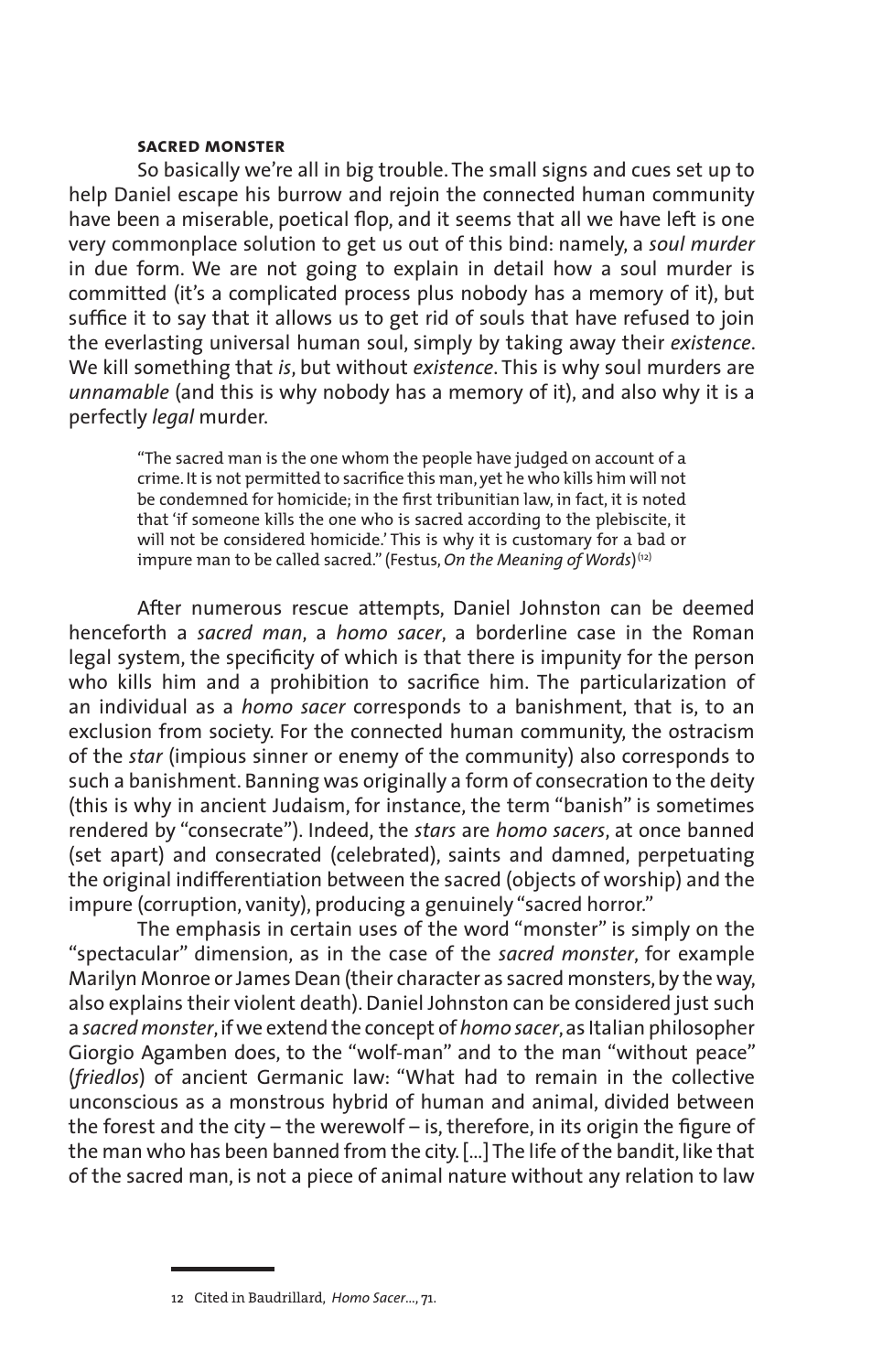and the city. It is, rather, a threshold of indistinction and of passage between animal and man, *physis* and *nomos*, exclusion and inclusion: the life of the bandit is the life of the *loup garou*, the werewolf, who is precisely *neither man nor beast*, and who dwells paradoxically within both while belonging to neither."(13) In the many drawings that Daniel Johnston has produced on the figure of the monster, and particularly on the werewolf, he reveals his particular condition, at once cursed and sacred, of *outcast*. If he was at first the Idiot in the Christian sense of the term (*the fool on the hill*), then the *village idiot* (living on the edges of the village right when the village ceased being a village), Daniel has become a werewolf (between city and forest, culture and nature, human and animal), a sacred monster, paradoxically excluded from (ostracized) and included in (consecrated) the human community.

Under the reign of Daniel, the *freak-show* is inexorably spreading and we're all turning into *sacred monsters*. The "fifteen minutes of fame" that Andy Warhol promised everyone is becoming widespread thanks to reality shows (the violent collective treatment given to Cindy Sanders, trash icon of *Nouvelle Star* – France's version of *American Idol* – bears witness to the metamorphosis of our idols into definitive *freak*s, targets of mockery, gibes and multiple humiliations), while the *panopticon* and the *anopticon* are merging on the Internet, the ultimate den of auto-surveillance (Facebook, "You are the ONLY person to visit this page. No one else will ever come here").

We are without a doubt part of *planet Daniel Johnston*, and all it takes is the star imploding once and for all for all of us to disappear just like that, all *suicide victims* of Daniel Johnston.

"We earthlings are all here with a secret identity." (Patricia Maincent)

So rather than accept the prospect of a *collective* suicide committed by Daniel Johnston, the connected human community has opted to put an end to Daniel's soul by turning him into a "sacred monster," a *homo sacer* who everyone can kill without committing a homicide. This legal murder is permitted by the state of exception in which the *homo sacer* is situated: this twofold exception and twofold exclusion, as much in the religious realm as in the secular, enables the human community to be *sovereign* over the life (in this case, the soul) of the sacred man Daniel Johnston.

<sup>13</sup>  Giorgio Agamben, *Homo Sacer, Sovereign Power and Bare Life,* trans. Daniel Heller-Roazen (Stanford: Stanford University Press, 1998), 105.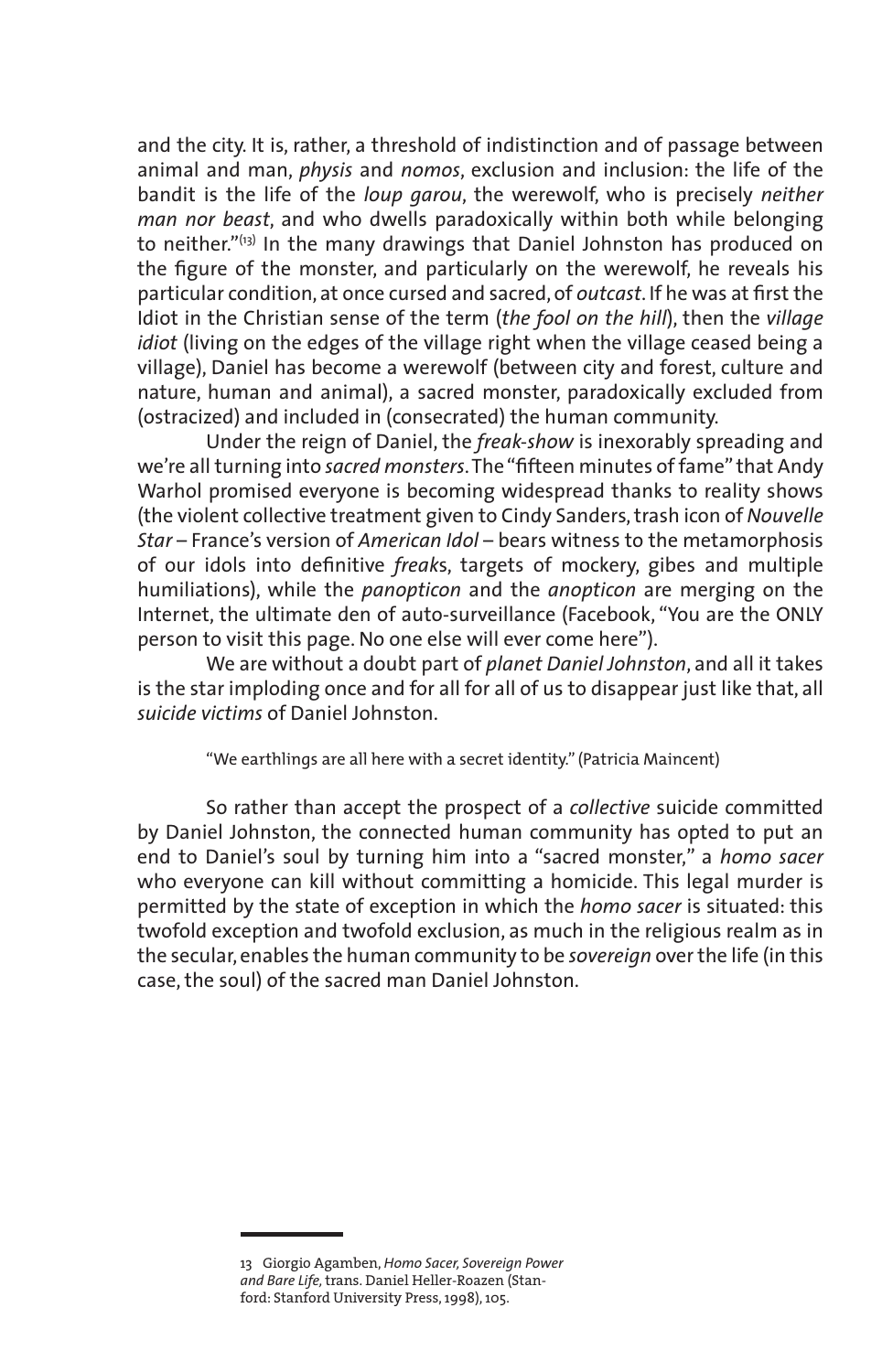Because we started to play music listening to Daniel Johnston songs, because we recorded our songs on a cassette recorder, like he did, before distributing our cassettes to our friends, like he did, because we played, like he did, on toy instruments offered to us by our friends, because we swept up in a McDonald's, like he did, with an "I am an apprentice" badge on the jacket label, because we loved him, imitated him, and met him, and because our apprenticeship is over and that it's time to kill our fathers, destroy our idols, and murder our teachers, Daniel Johnston no longer belongs to the everlasting human soul; neither does he belong any longer to the Daniel Johnston planet or universe. Daniel Johnston *is*, but he *exists* no more. His soul is *dead*. We have just killed it, *in this piece of fiction*.

> QED RIP Daniel Johnston.

*Translated from the French by Gila Walker*